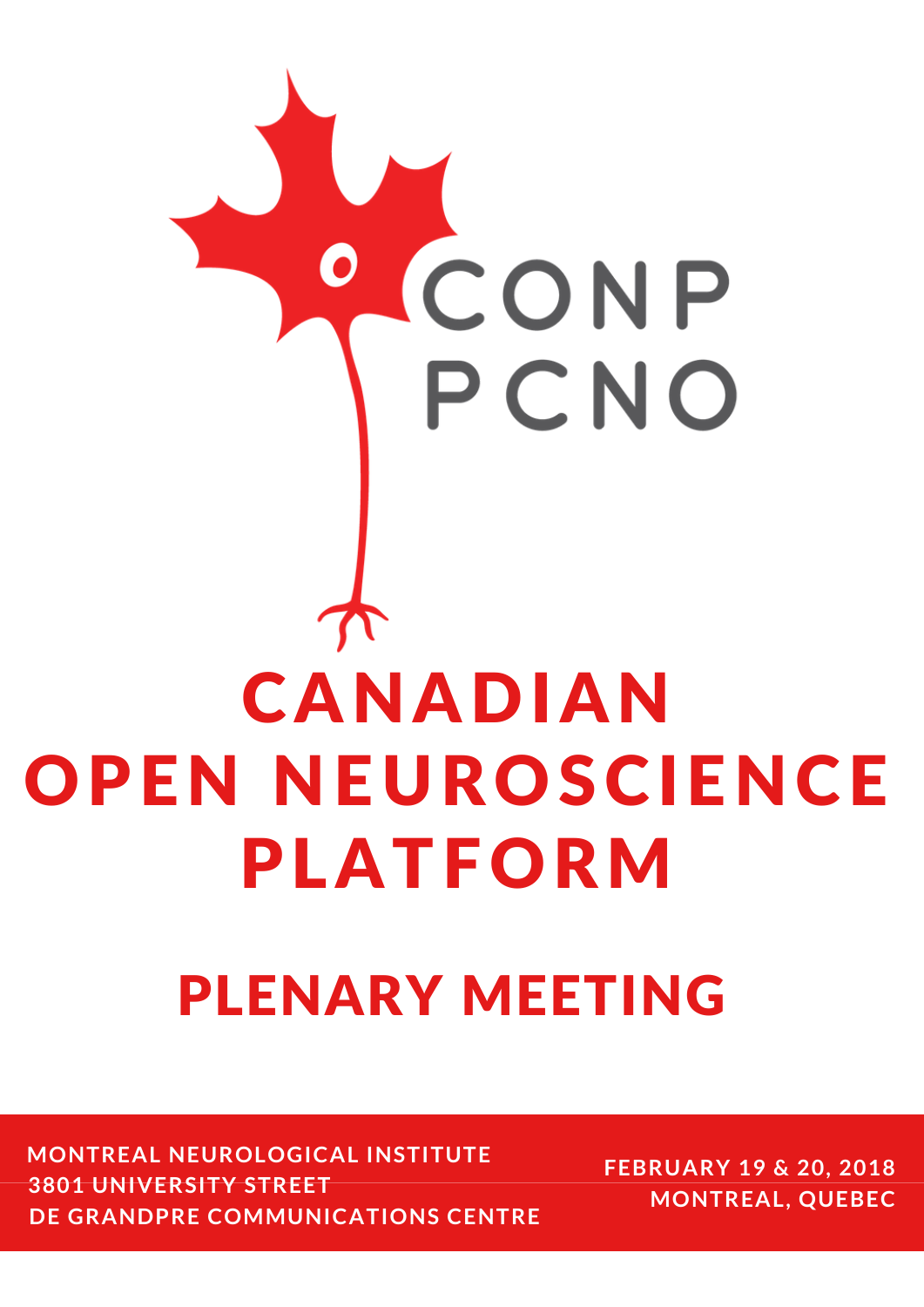## **CANADIAN OPEN NEUROSCIENCE PLATFORM PLENARY MEETING**

### **MONTREAL NEUROLOGICAL INSITUTE DE GRANDPRE COMMUNICATIONS CENTRE**

**EVENT** 

PROGRAM

**FEBRUARY 19, 2018**

| 08:00 - 09:00   | <b>REGISTRATION</b>                                                                                                                                                                                                                                                       |
|-----------------|---------------------------------------------------------------------------------------------------------------------------------------------------------------------------------------------------------------------------------------------------------------------------|
| 09:00 - 09:45   | <b>BRAIN CANADA GRANT ANNOUNCEMENT</b>                                                                                                                                                                                                                                    |
| $09:45 - 10:05$ | <b>COFFEE BREAK</b><br>Helen Penfield Atrium                                                                                                                                                                                                                              |
| $10:05 - 12:00$ | <b>OPENING DISCUSSION</b><br>• Opening remarks - Dr. Alan Evans<br>• CCNA and ONDRI - Dr. Howard Chertkow and Samir Das<br>Open Discussion: Platform governance and goals                                                                                                 |
| $12:00 - 13:15$ | <b>LUNCH</b><br>Helen Penfield Atrium                                                                                                                                                                                                                                     |
| $13:15 - 15:15$ | <b>PLATFORM COMPONENT DISCUSSION</b><br>• Training Platform - Dr Jane Roskams<br>• Open Discussion<br>• Cyberinfrastructure - Dr Jean-Baptiste Poline<br>• Open Discussion                                                                                                |
| 15:15-15:30     | <b>COFFEE BREAK</b><br>Helen Penfield Atrium                                                                                                                                                                                                                              |
| 15:30-18:00     | <b>PLATFORM COMPONENT DISCUSSION</b><br>Data Governance / Ethics Platform - Drs Bartha<br>Knoppers & Stephanie Dyke<br><b>Open Discussion</b><br>Communication Platform - Dr Nikola Stikov<br><b>Open Discussion</b><br>• Closing Remarks / Presentations - Dr Alan Evans |
| 18:00-19:00     | <b>COCKTAIL</b><br>Helen Penfield Atrium                                                                                                                                                                                                                                  |

#### DAY 1 - FEBRUARY 19 (08:00-19:00)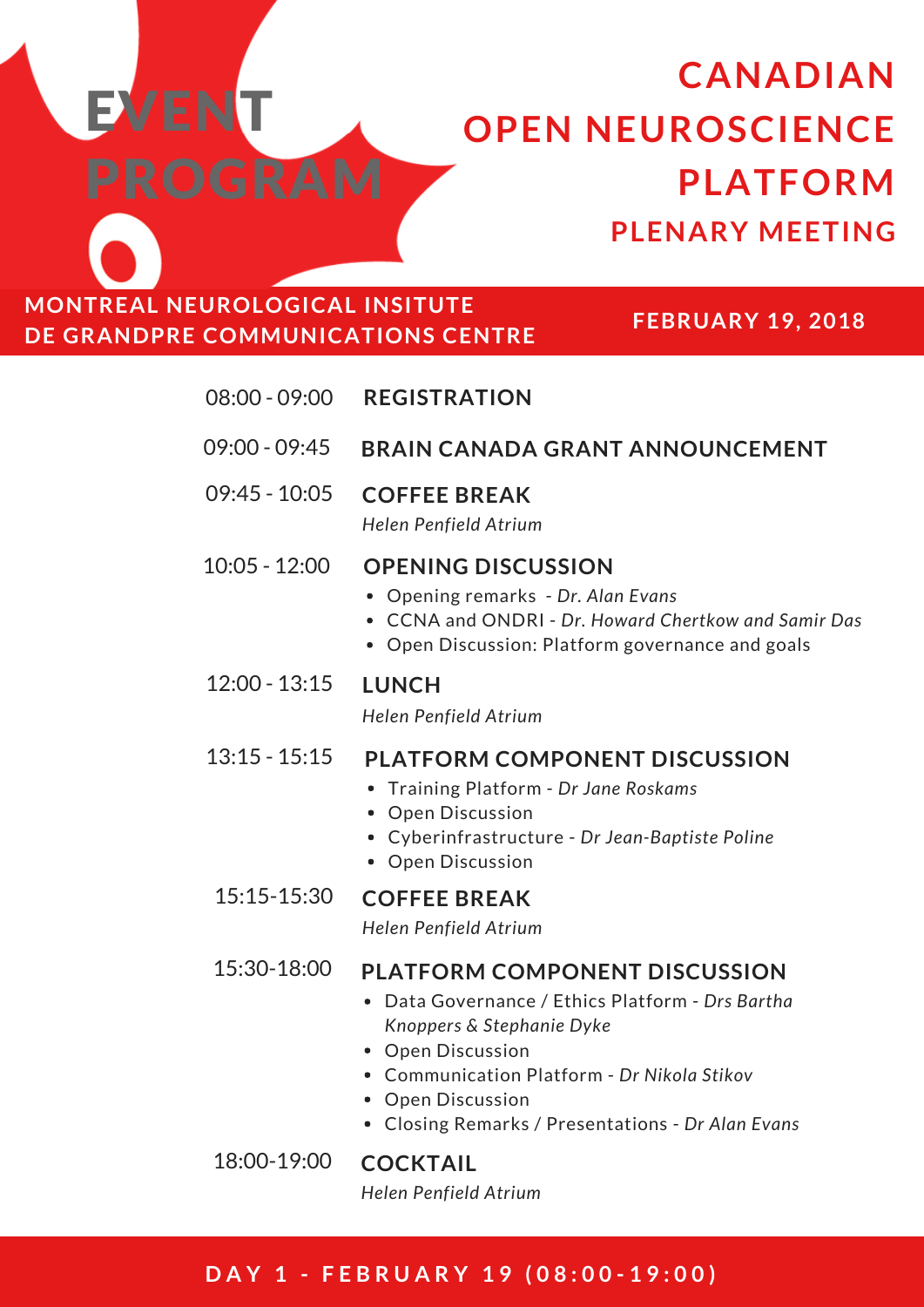## **CANADIAN OPEN NEUROSCIENCE PLATFORM PLENARY MEETING**

**MONTREAL NEUROLOGICAL INSITUTE DE GRANDPRE COMMUNICATIONS CENTRE**

EVENT

PROGRAM

**FEBRUARY 20, 2018**

#### 08:00 - 08:30 **BREAKFAST**

*Helen Penfield Atrium*

#### 08:30 - 10:00 **BREAKOUT SESSIONS**

- Training Platform *Room 124*
- Data Governance / Ethics Platform d*e Grandpre Communications Centre*
- Cyberinfrastructure *Bell Room*
- Communication Platform *BT100*

### 10:00 - 10:15 **COFFEE BREAK**

*Helen Penfield Atrium*

#### 10:15 - 12:30 **CLOSING SESSIONS**

- Reports from breakout sessions
- Integration of reports and action planning
- Closing remarks *Dr Alan Evans*

#### DAY 2 - FEBRUARY 20 (08:00-12:30)